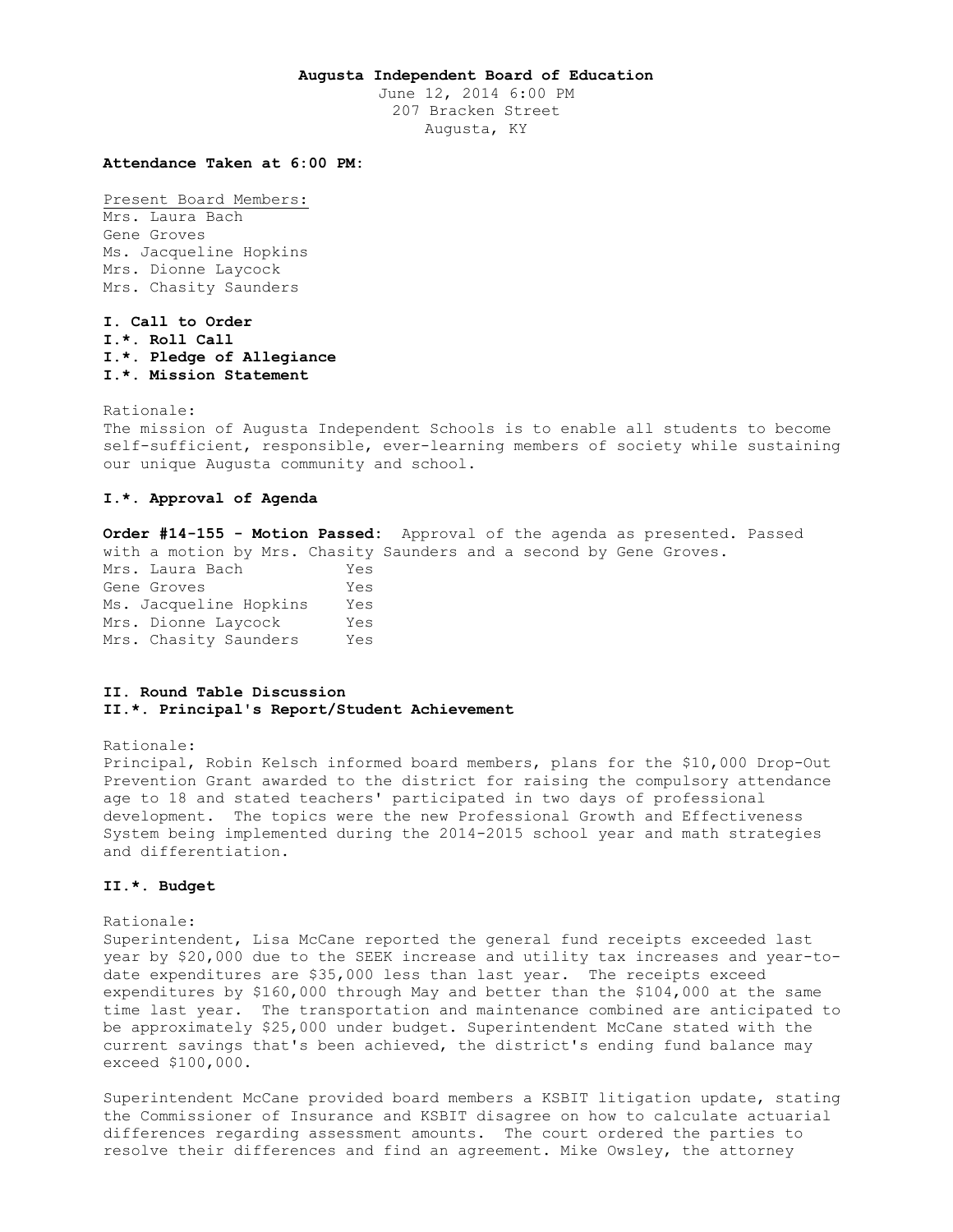representing the Kentucky School Boards including Augusta Ind. has filed a complaint on behalf of the school districts. Superintendent McCane stated, undoubtedly the previous assessment amount will change.

Preliminary audit work will begin on July 15th and 16th by Kelley, Galloway, & Company, PSC.

## **II.\*. Facilities Update**

#### Rationale:

The Energy Management Report indicates during April, we had a reduction in electricity consumption of 9,165 kWhs (19.1%) and an increase in natural gas consumption of 11 CCF (5.1%), which created a reduction in total energy cost of \$812 for the month, as compared to our three year baseline averages (FY2009- FY2011). We have reduced our total electrical energy consumption, YTD, through the April billing period, by 39,352 kWhs (6.8%), which has created a savings in electrical energy cost of over \$3,542. Unfortunately through April, we have also had an increase in natural gas consumption of 2,380 CCF (26.7%) which increased our natural gas cost by approximately \$2,832. Our reduction in electricity consumption has helped us offset the added cost in natural gas this year due to the harsh winter. So far this year, we have saved approximately \$710 in total energy cost (\$3,542-\$2,832). Monthly Maintenance:

 Repaired light on outside pole by library Replaced the thermostat control on one bay on cafeteria steam table Purchased play gym for preschool playground (receive in September) Purchased air conditioner for server room in Library (install in June)

Summer Maintenance:

Wax gym floor (begin June 25th)

### **II.\*. Approve Spanish Teacher Contract with Robertson County Board of Education**

#### Rationale:

Robertson County and Augusta Independent will split a Spanish teacher to provide instruction in both districts daily. The teacher will be employed fulltime by Robertson County and Augusta will enter a contract to split the teacher 50%. The teacher will be at Augusta in the mornings and work .5 and in the afternoons at Robertson County and work .5. The contract is a regular 185-day contract. Attached is the draft contract but a few revisions are still needed.

**Order #14-156 - Motion Passed:** Approve Spanish Teacher Contract with Robertson County Board of Education. Passed with a motion by Gene Groves and a second by

Mrs. Dionne Laycock. Mrs. Laura Bach Yes Gene Groves Yes Ms. Jacqueline Hopkins Yes Mrs. Dionne Laycock Yes Mrs. Chasity Saunders Yes

## **II.\*. Board Policy Updates 2014 (First Reading)**

**Order #14-157 - Motion Passed:** Approve the First Reading of the 2014 Board Policy Updates. Passed with a motion by Ms. Jacqueline Hopkins and a second by Mrs. Chasity Saunders. Mrs. Laura Bach Yes Gene Groves Tes Ms. Jacqueline Hopkins Yes Mrs. Dionne Laycock Yes Mrs. Chasity Saunders Yes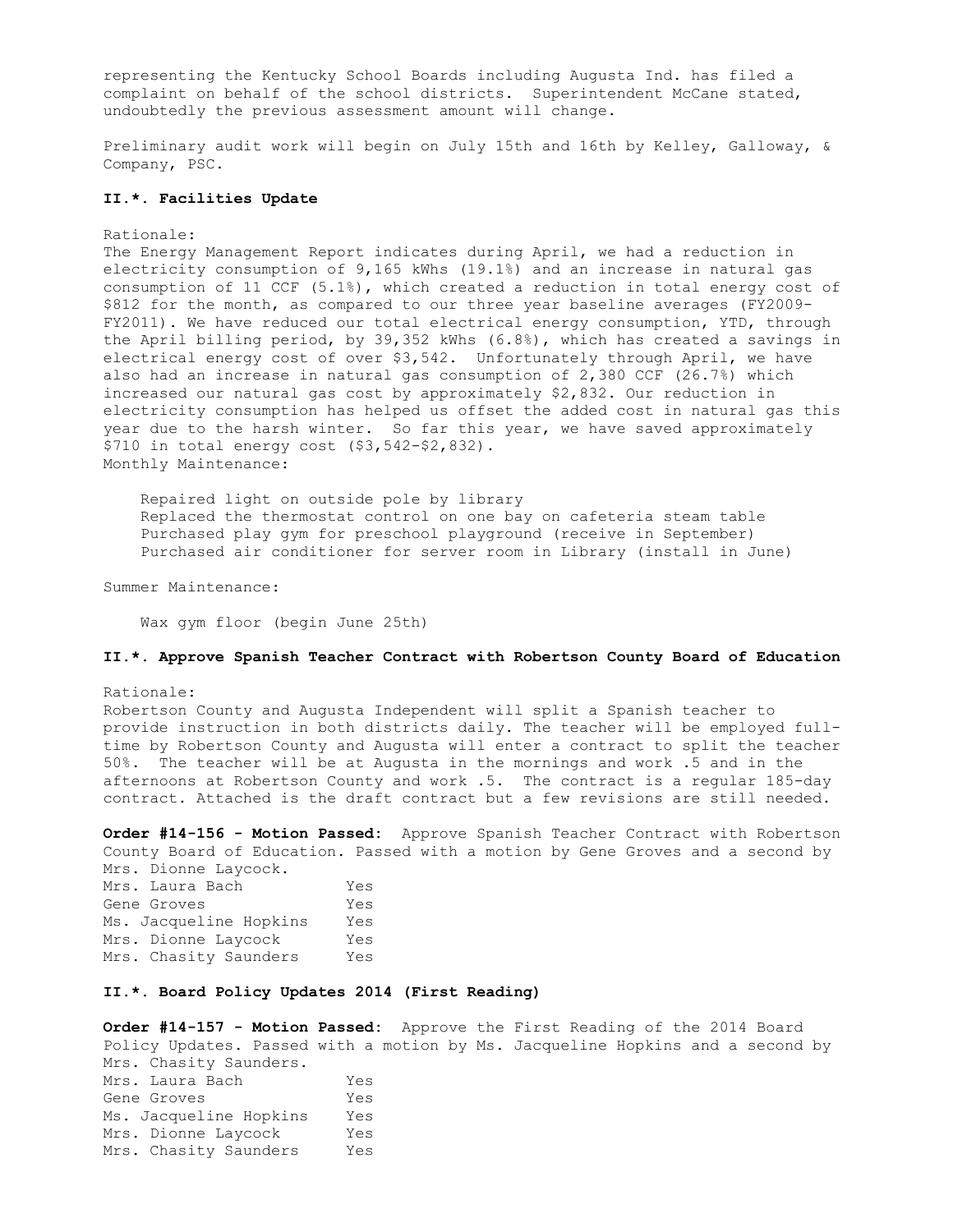### **II.\*. Preschool Eligibility Requirements Update**

Rationale:

Special education teacher, Kendra Cline reported to the board upcoming changes to preschool eligibility requirements beginning July 15th, 2014. She stated the new minimum age requirement for state-funded preschool students requires an August 1st birthday instead of October 1st and will take effect July 15th, 2014. She stated if a student is eligible and enrolled in preschool by July 15th, 2014, he/she is eligible to attend preschool this year. All other children turning four after August 1st will not be eligible to enroll for preschool in the 2014-2015 school year. Exiting practices regarding incoming three year old students will not change. Starting during the 2017-2018 school year, this requirement will take effect for age five students entering kindergarten.

# **III. Communications III.\*. Superintendent's Report**

Rationale:

Superintendent McCane updated board members on expected personnel changes and plans to implement a comprehensive substance abuse and prevention curriculum at all levels during the 2014-2015 school year.

Enrollment: P-12 -310 and K-12 -289

May Attendance: 95.1%

**III.\*. Citizens III.\*. Board Members** 

**IV. Business and Consent** 

**Order #14-158 - Motion Passed:** Approval of the Business and Consent items as presented passed with a motion by Ms. Jacqueline Hopkins and a second by Mrs. Dionne Laycock. Mrs. Laura Bach Yes Gene Groves Yes Ms. Jacqueline Hopkins Yes Mrs. Dionne Laycock Yes Mrs. Chasity Saunders Yes

**IV.\*. Approve Previous Meeting Minutes IV.\*. Approve Trip Request IV.\*. Approve Donation IV.\*. Approve Technology Surplus Items** 

Rationale: The following computers are too old to be upgraded from Windows XP to a newer operating system: 10602 10554 10451 10493 10512 10603 10589 10680

**IV.\*. Approve Bills IV.\*. Approve Treasurer's Report**